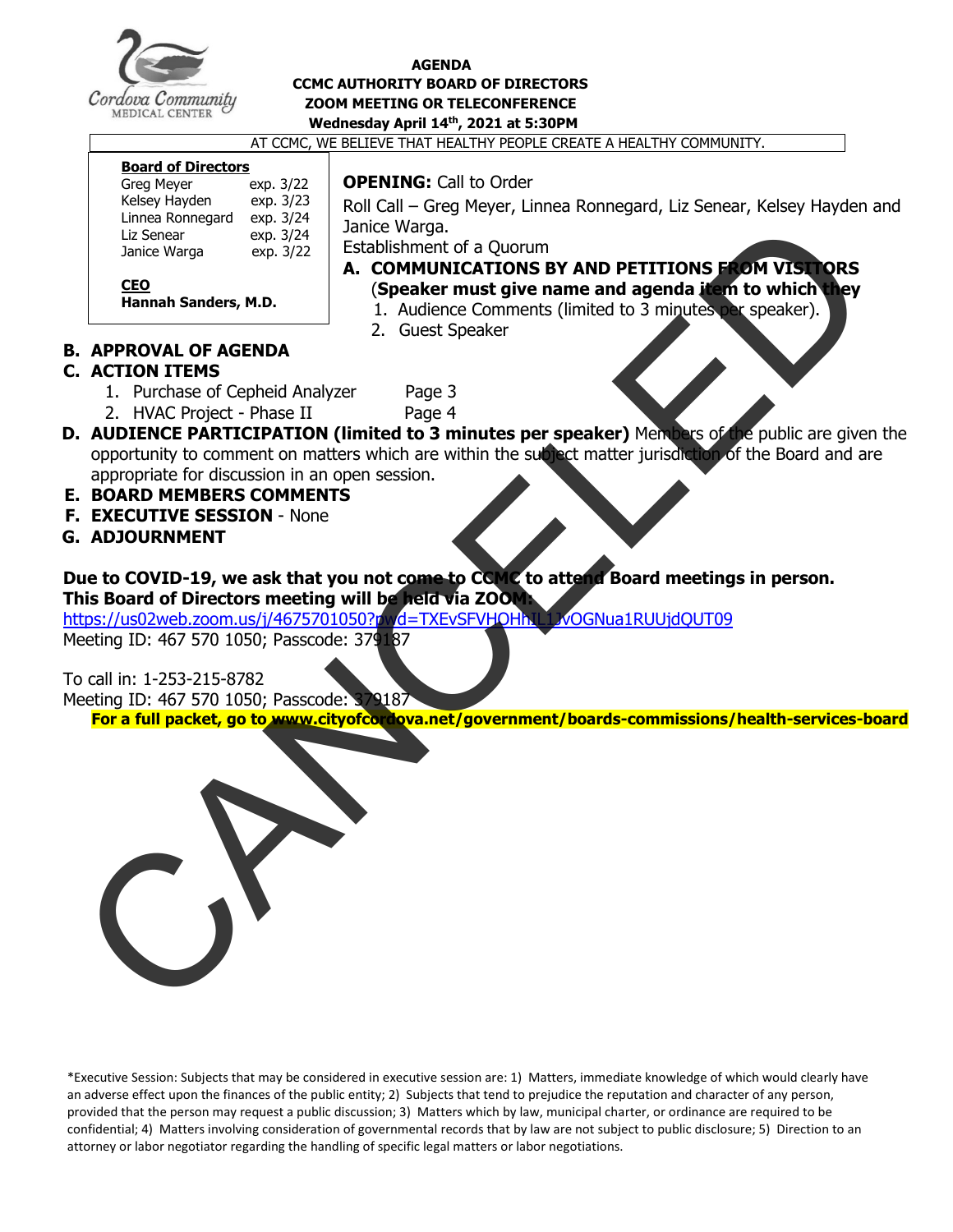

Purchase Approval Request Letter

April 12, 2021

Greg Meyer, Chair, Hospital Authority Board Cordova Community Medical Center Cordova, AK 99574

Dear Mr. Meyer and members of the Hospital Authority Boa

Pursuant with CCMC policy requiring board approval for all purchases greater than \$25,000, I am writing to request approval. The decision to purchase this equipment was based on the need to provide emergency pandemic response to protect the community. Contained Community<br>
CONDICAL CENTER<br>
TRISTENCE A CENTER<br>
TRIST Response Approval Request Letter<br>
This physical Authority Board<br>
TRIST Responsible and members of the Haspital Authority Board<br>
TRIST Responsible and members

Item Name: **Cepheid GeneXpert** 

Cost: \$ 58,543.00

Estimated Useful life (in years): 7 year

Description/Purpose: Fully integrated and automated on-demand molecular diagnostic system. This analyzer is the same tool we are currently using that has been on loan from the department of the defense. Our staff are familiar with the use. It is a diagnostic tool that helps use rapidly diagnose Covid-19.

Comment: This is being funding from with pass through funds from the state to the City for Cordova's Covid response.

Item Name: **HVAC survey, repair and upgrade to improve hospital infection prevention**

Phase 2 Expense: \$380,000

Estimated Useful life (in years):20 years

Description/Purpose: CCMC HVAC system is original with the building. Over the years the hospital has not had funding to complete more than basic maintenance and short term fixes for HVAC issues. Due to the emergency pandemic there is an urgent need to address the HVAC issues. To bring CCMC in line with the CDC, EPA, and ASHRAE Epidemic Taskforce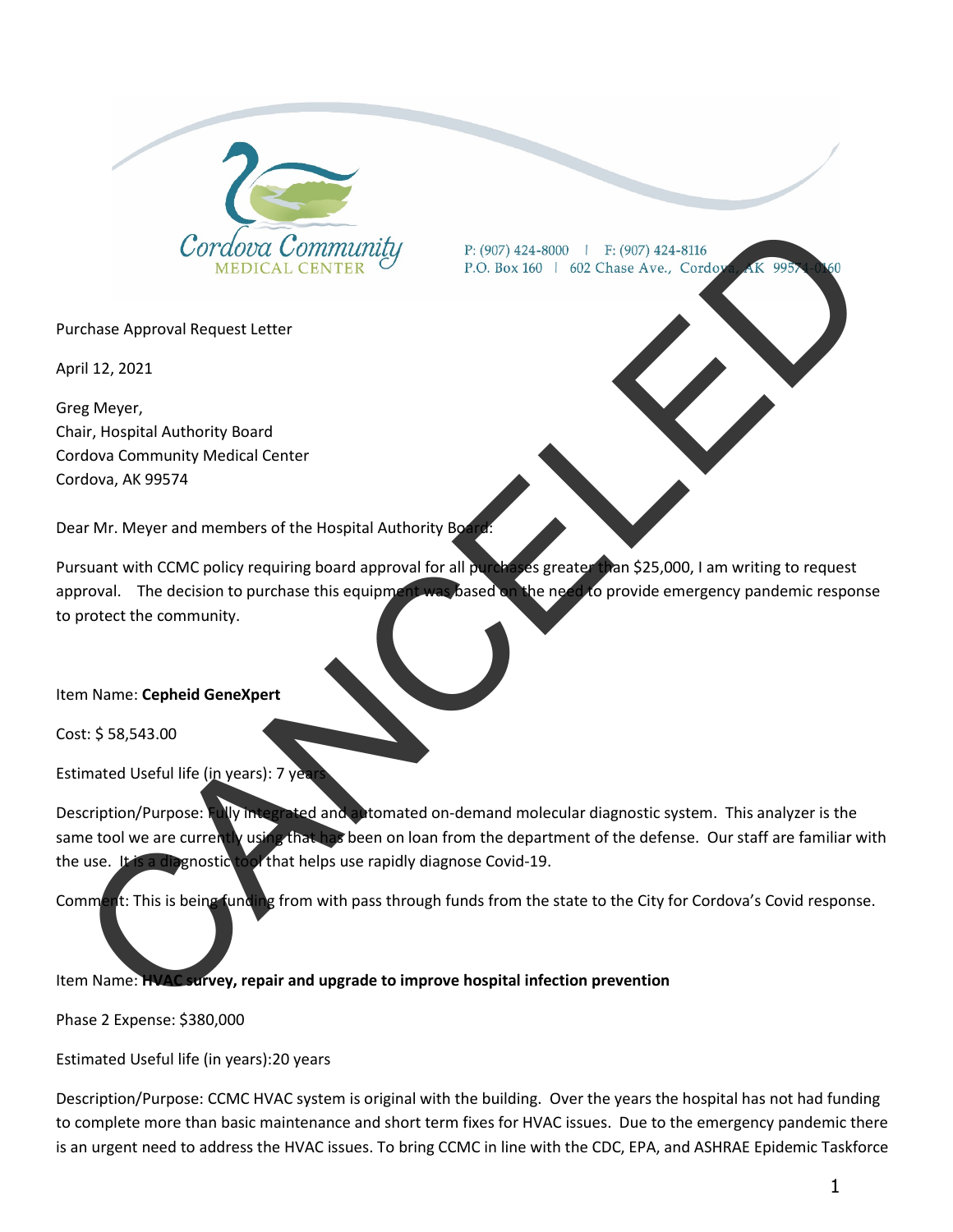guidelines, we intend to replace existing control system with Direct Digital Controls and upgrade valve bodies throughout the HVAC system. This project is being divided into 2 phases. Phase 1 was completed using grant funds from FY2020. After completion of phase 2 the HVAC system, including repair of negative pressure respiratory isolation rooms, will be fully functional and optimized. This project will result in CCMC having a fully automated and functional HVAC system allowing control of temperature and air exchange throughout the building.

Comments: This project is being fully funded by CARES money

If you have any questions, please do not hesitate to contact Eric Price, or myself. mments: This project is being fully funded by CARLS money<br>coulture any questions, please do not hesitate to consact Entrema, or myself.<br>Cancely,<br>construction Office

Sincerely,

Hannah Sanders, MD Chief Executive Officer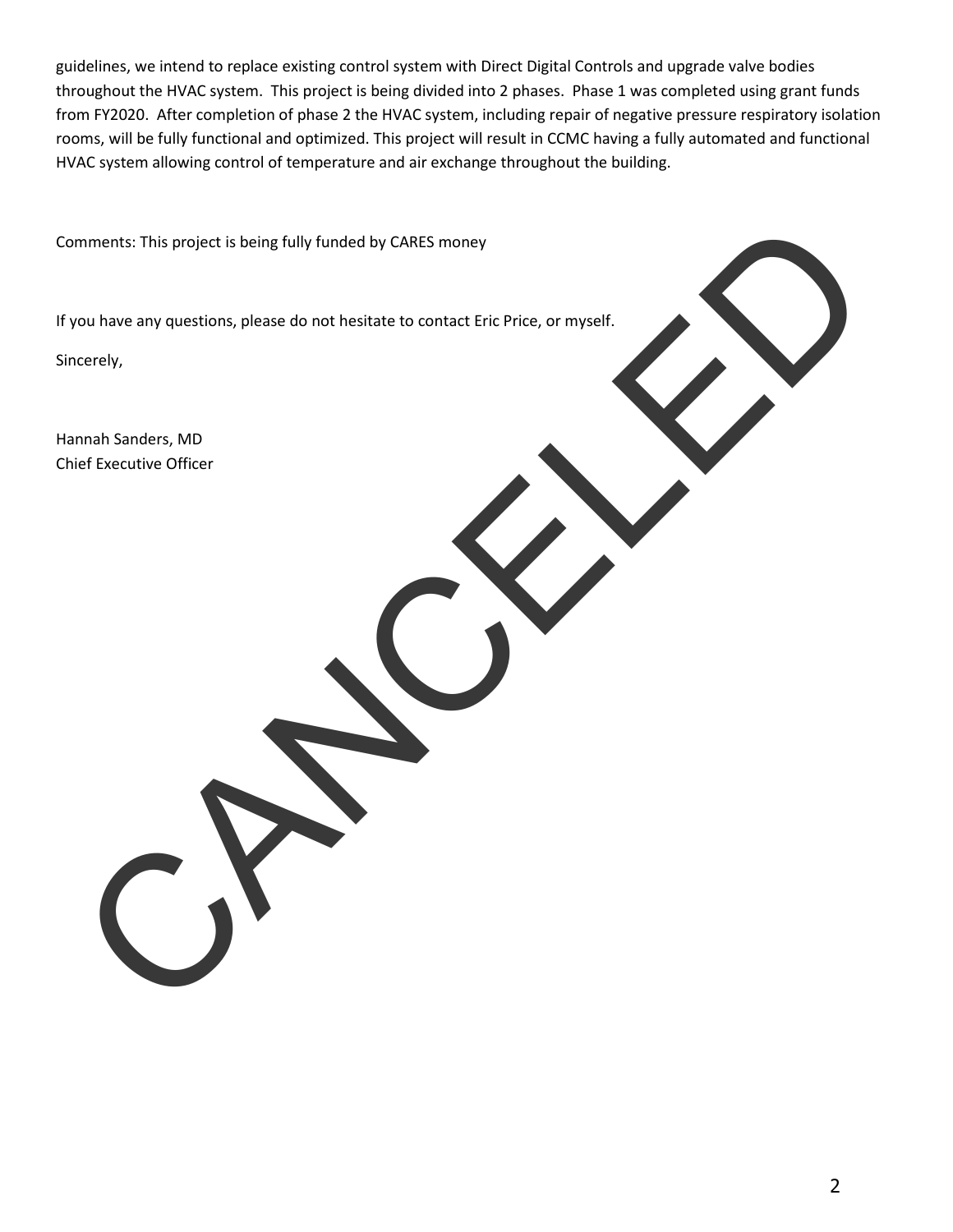

# Memorandum

To: CCMC Authority Board of Directors From: Dr. Hannah Sanders, CEO Subject: Purchase of Cepheid Analyzer Date: 04/12/2021

**Suggested Motion:** "I move that the CCMC Authority Board of Directors approve the purchase of a Cepheid Analyzer to enable better response to the COVID-19 pandemic." Subject: Purchase of Cepheid Analyzer<br>Date: 04/12/2021<br>Suggested Motion: "I move that the CCMC Authority Board Comprove<br>the purchase of a Cepheid Analyzer to enable with response the COVID-19<br>pandemic."